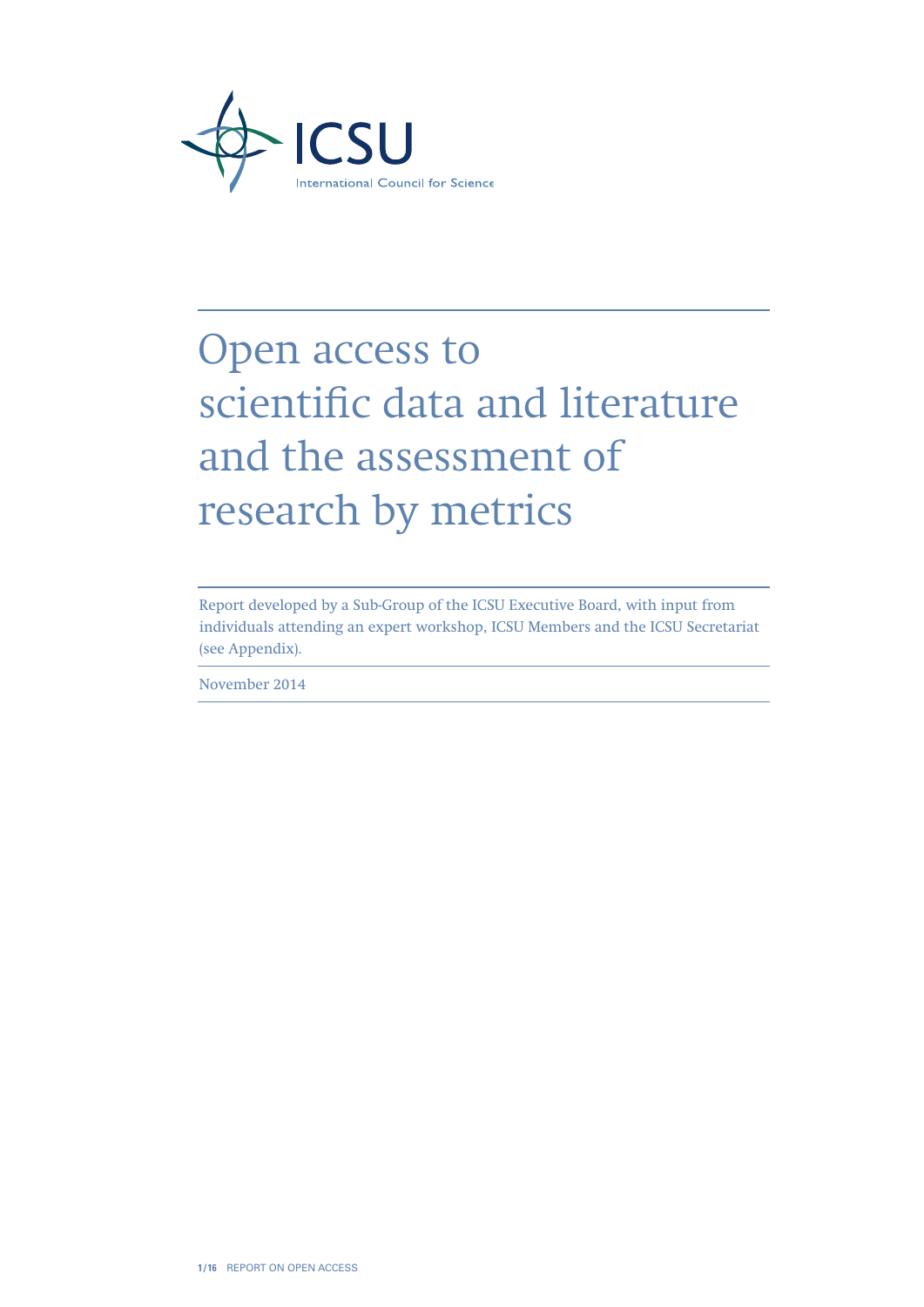# Executive Summary and Recommendations

New digital technologies and ubiquitous communication offer unprecedented opportunities for science based on open processes. Open access to the scientific literature and to related data and software is a powerful mechanism for creating and validating knowledge, and for supporting the development of science as a public good rather than as an activity conducted behind closed doors. It is consistent with the Principle of Universality of Science (Statute 5 of the International Council for Science), which requires *"freedom … of communication for scientists, as well as equitable access to data, information and other resources for research".* The Universal Declaration of Human Rights also includes as a fundamental principle the right to share in scientific advancement and its benefits.

Much of the discussion to date on open access has focussed on the economics of traditional science journal publishing, but we are rapidly moving into a new era in which there will be many dissemination mechanisms for the outputs of scientific research, and universal access to these outputs is achievable. The transition to this new era presents both challenges and opportunities.

Increasingly, those involved in the administration of research rely on metrics designed to assess the importance and impact of research as an aid to evaluation, with publication outputs in traditional scientific journals being the major focus. These metrics in turn affect the behaviour of researchers, such as their choice of journals, as they seek to maximize their performance as measured by the metrics used. They can contribute to the maintenance of high journal prices, promote intense competition rather than openness and sharing, and fail to recognize research contributions such as the production of datasets, software, code, blogs, wikis and forums.

The International Council for Science advocates the following goals for open access. The scientific record should be:

- • free of financial barriers for any researcher to contribute to;
- • free of financial barriers for any user to access immediately on publication;
- • made available without restriction on reuse for any purpose, subject to proper attribution;
- • quality-assured and published in a timely manner; and
- • archived and made available in perpetuity.

These goals apply both to peer-reviewed research publications, the data on which the results and conclusions of this research are based, and any software or code used in the course of the research.

Metrics used as an aid to the evaluation of research and researchers should help promote open access and open science, and the scientific community should be fully involved in their design.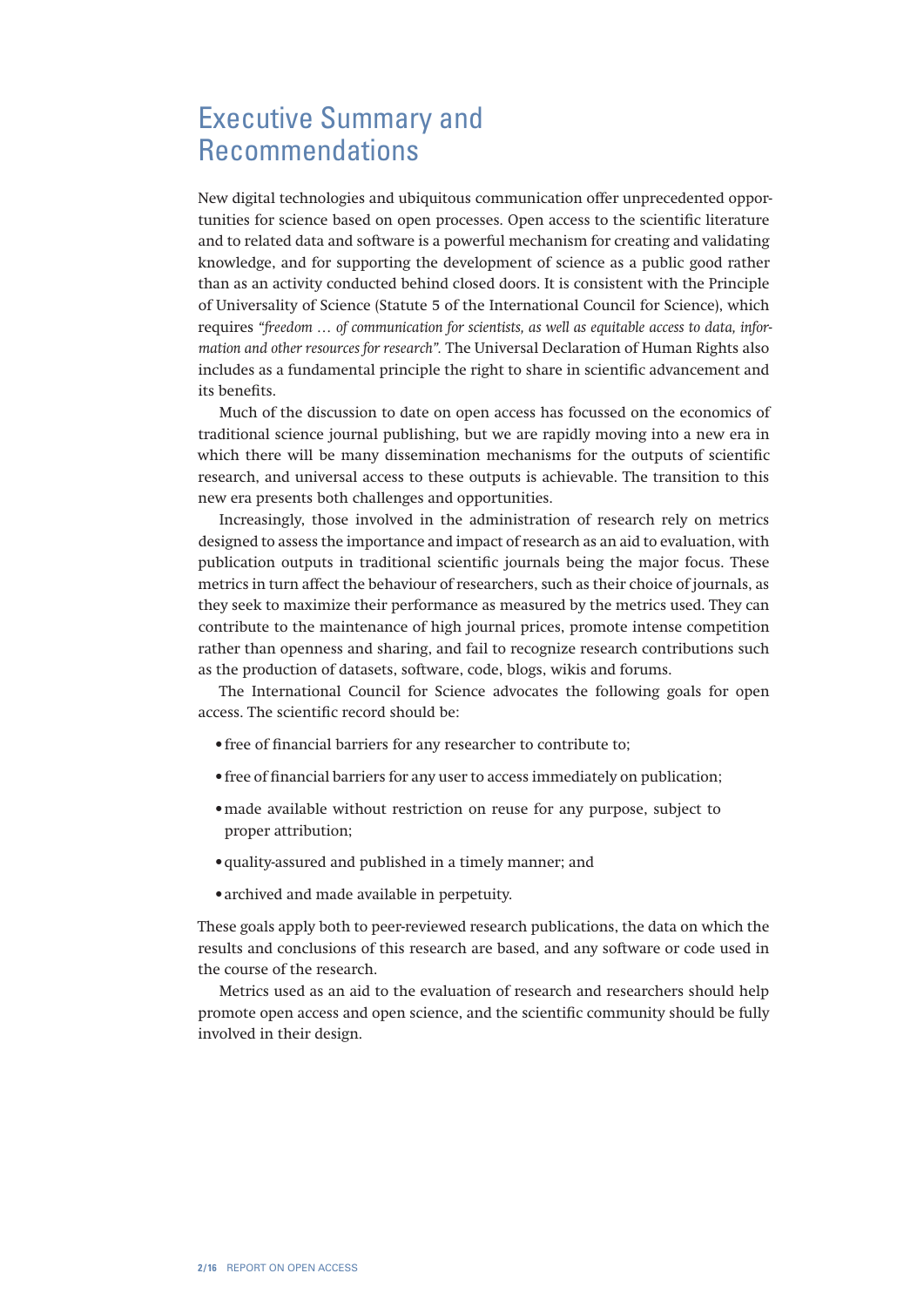The International Council for Science makes the following additional recommendations:

- • Business models for scientific publishing should be built for the benefit of the scientific enterprise, and take into account the needs of both scientifically developing and developed countries.
- • The mechanisms for achieving open access will vary by discipline, and for some fields of research there may be legitimate ethical or legal constraints on providing access to research data, and, in very limited cases, research findings themselves. However, openness should be the norm, to be deviated from only in clearly justified circumstances.
- • Vigilance is required so that new publishing and dissemination models do not compromise quality. There is an urgent need for the research and publishing communities to develop ways of signposting to authors and readers those journals and data repositories that have the necessary quality assurance and secure archiving processes in place.
- • Science publishers and chief editors of scientific publications should require authors to provide explicit references to the datasets underlying published papers, using unique persistent identifiers. They also should require clear assurances that these datasets are deposited and available in trusted and sustainable digital repositories. Citing datasets in reference lists using an accepted standard format should be considered the norm.
- The International Council for Science endorses the oeco Principles and Guidelines for Access to Research Data from Public Funding as they refer to open access: "Openness means access on equal terms for the international research community at the lowest possible cost, preferably at no more than the marginal cost of dissemination. Open access to research data from public funding should be easy, timely, user-friendly and preferably Internet-based."
- • Lack of clarity on what uses are permissible, or what requirements there are to request specific permission to use data, are barriers to openness and re-use. Therefore, all datasets should be accompanied by a clear licence which states what use is permissible, how the originator of the data should be acknowledged, and, only where necessary, who needs to be contacted for additional permission to use the data.
- • Along with the benefits that they obtain from full, open and free-of-charge data, scientists have a responsibility to make their own data and scientific results widely available as soon as possible. Embargo periods during which data are confined and not made available to others are not in the interest of good science.
- • Preparation of data management and dissemination plans and the early involvement of data managers should be prime requirements for all—or at least publicly funded—research projects and programmes. Evaluation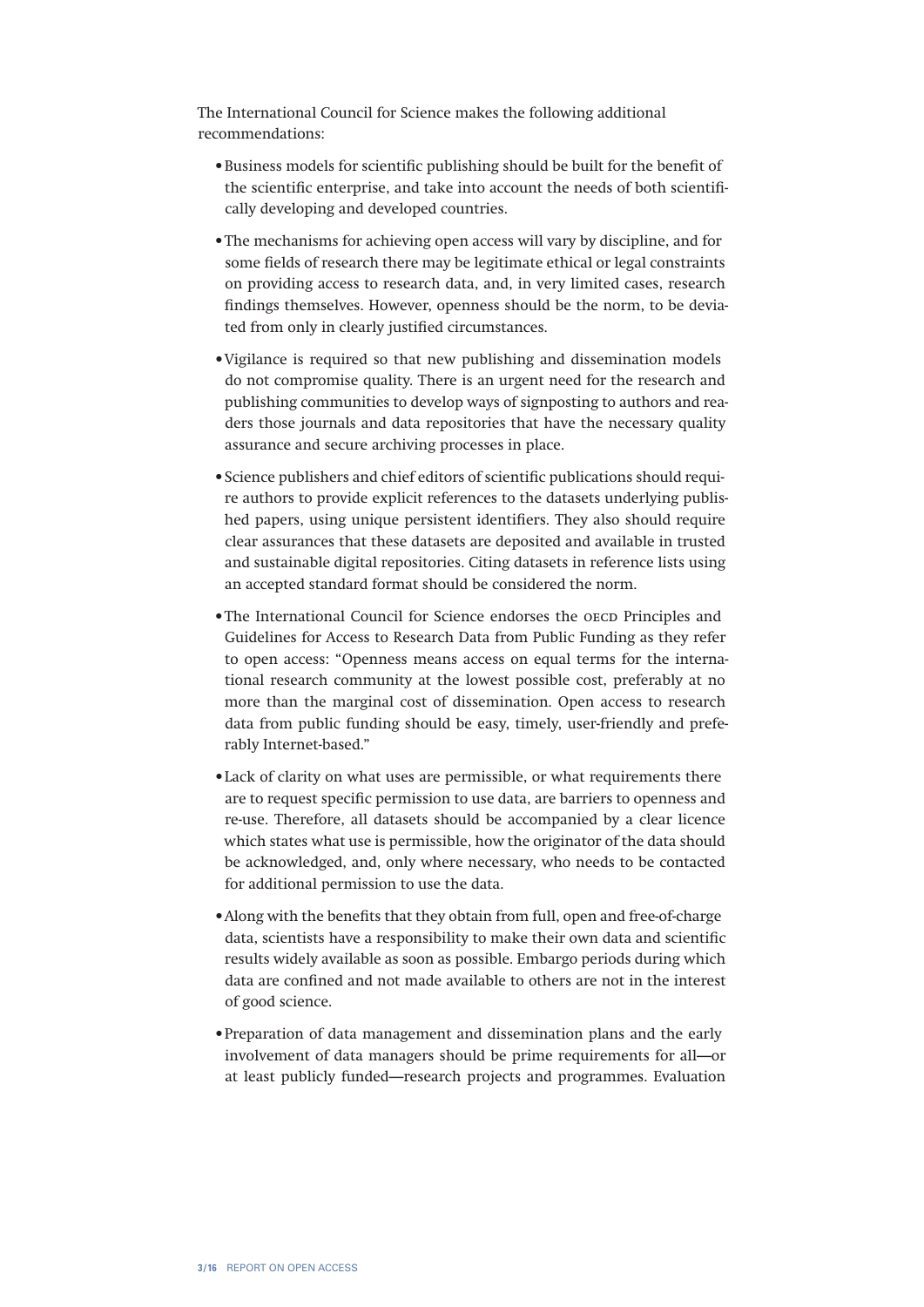of the performance and success of research projects and programmes by funders and other stakeholders should include data management and dissemination practices.

- • Science publishers and chief editors of scientific publications should require authors to provide explicit references to the software or code used in published papers.
- • In research evaluation and assessment, metrics should be regarded as an aid, and not a substitute, for good decision-making. They should not normally be used in isolation to assess the performance of researchers, to determine appointments, or to distribute funds to individuals or research groups, for which expert review is indispensable.
- • The International Council for Science endorses the San Francisco Declaration on Research Assessment (pora), which recognizes the need to improve the ways in which the outputs of scientific research are evaluated.
- • The terms of contracts governing the purchase of scientific periodicals and databases by libraries serving universities and research establishments should be publicly accessible.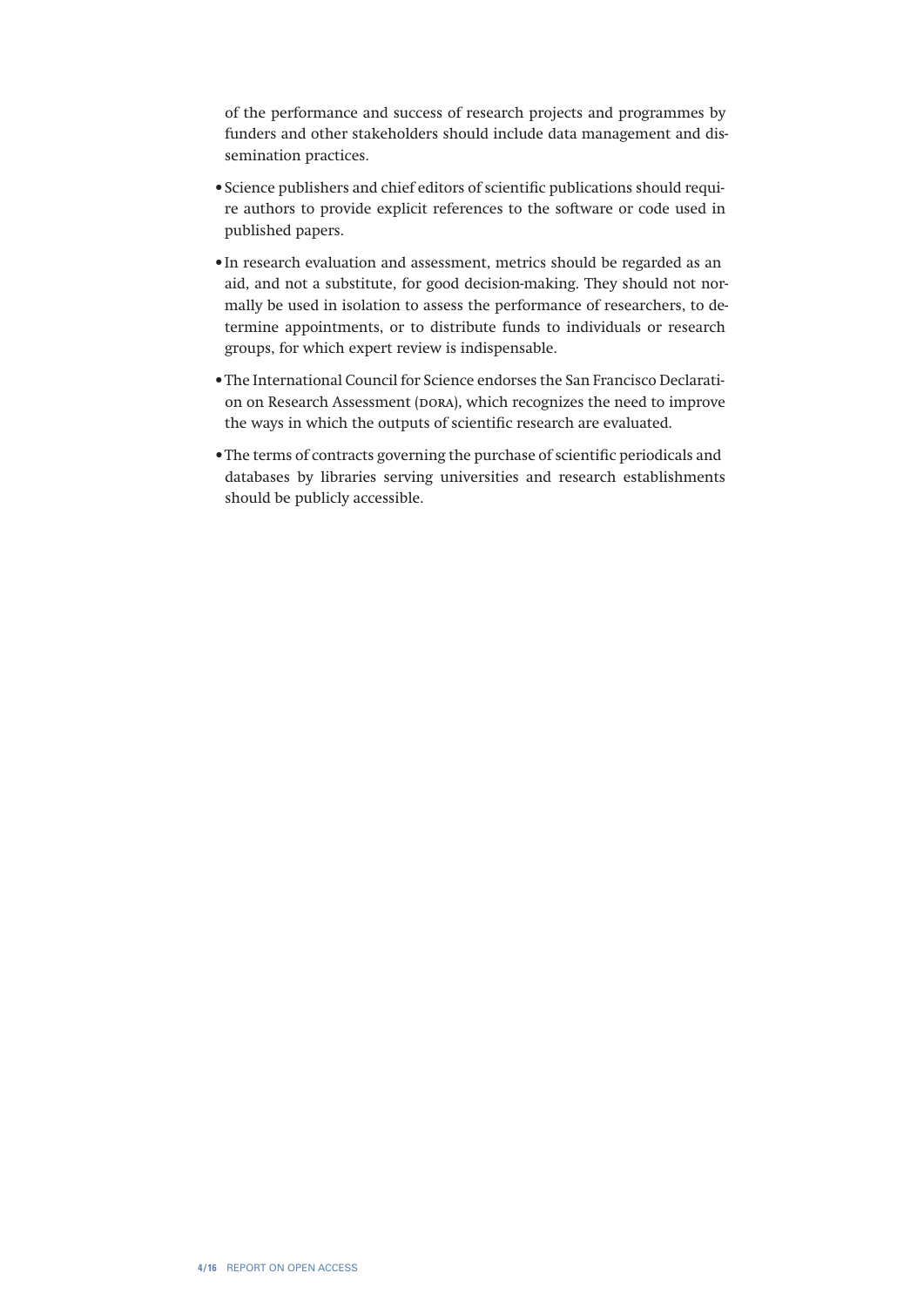#### **i INTRODUCTION**

New digital technologies and ubiquitous communication offer unprecedented opportunities for science based on open processes. Open access to the scientific literature and to related data and software is a powerful mechanism for creating and validating knowledge, and for supporting the development of science as a public good rather than as an activity conducted behind closed doors. It is consistent with the Principle of Universality of Science (Statute 5 of the International Council for Science), which requires "freedom … of communication for scientists, as well as equitable access to data, information and other resources for research". The Universal Declaration of Human Rights also includes as a fundamental principle the right to share in scientific advancement and its benefits.

Much of the discussion to date on open access has focussed on the economics of traditional science journal publishing, but we are rapidly moving into a new era in which there will be many dissemination mechanisms for the outputs of scientific research, and universal access to these outputs is achievable. The transition to this new era presents both challenges and opportunities.

Developments in open access and Internet technologies are leading to innovations in scientific journal publishing, and to new models of peer review and publication. Traditional scientific papers are being augmented by a myriad of hybrid forms of publishing. While the limits of what can be distributed feasibly are eroded, both the publication of datasets and their linkage to traditional papers are becoming increasingly prevalent.

Open access to literature and data is a necessary, but in itself not sufficient, condition for the health of the scientific process. Also essential are rational procedures for evaluating research and researchers, so that the best can be supported. Increasingly, those involved in the administration of research rely on metrics designed to assess the importance and impact of research as an aid in such evaluation, with publication outputs in traditional scientific journals being the major focus.

These metrics in turn affect the behaviour of researchers, such as their choice of journals, as they seek to maximize their performance as measured by the metrics used. This behaviour can affect the ecology of scientific publications, leading, for example, to the maintenance of excessive subscription prices. Metrics that reward contributions to research such as the production of datasets, software, code, blogs, wikis and forums can serve to support open access, and promote the principle of openness and sharing. Thus open access and evaluation by metrics interact significantly, which is why they are considered together in this report.

# **ii Goals of open access**

The concept of 'open access' to scientific literature was developed through three public statements in the 2000s: the Budapest Open Access Initiative**<sup>1</sup>** in February 2002, the Bethesda Statement on Open Access Publishing**<sup>2</sup>** in June 2003, and the Berlin Declaration on Open Access to Knowledge in the Sciences and Humanities<sup>3</sup> in October 2003.

- **<sup>2</sup>** http://dash.harvard.edu/bitstream/handle/1/4725199/suber\_bethesda.htm?sequence=1
- **<sup>3</sup>** http://openaccess.mpg.de/286432/Berlin-Declaration

**<sup>1</sup>** http://www.budapestopenaccessinitiative.org/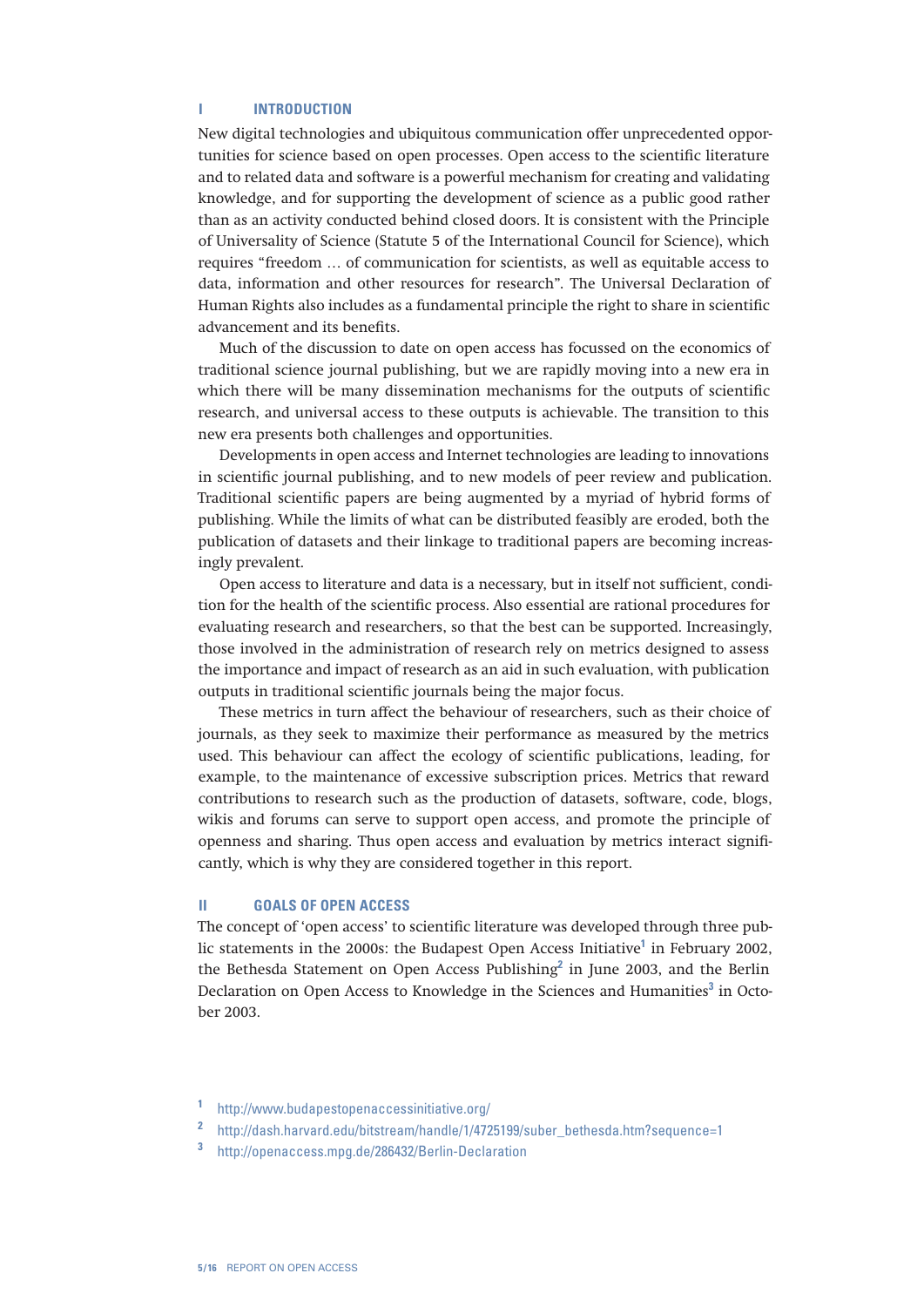The Budapest Statement defined open access as follows: *"There are many degrees and kinds of wider and easier access to this literature. By 'open access' to this literature, we mean its free availability on the public internet, permitting any users to read, download, copy, distribute, print, search, or link to the full texts of these articles, crawl them for indexing, pass them as data to software, or use them for any other lawful purpose, without financial, legal, or technical barriers other than those inseparable from gaining access to the internet itself. The only constraint on reproduction and distribution, and the only role for copyright in this domain, should be to give authors control over the integrity of their work and the right to be properly acknowledged and cited."*

The Bethesda and Berlin Statements add that for a work to be open access, users must be able to: *"copy, use, distribute, transmit and display the work publicly and to make and distribute derivative works, in any digital medium for any responsible purpose, subject to proper attribution of authorship."*

The process of scientific discovery involves researchers being able to communicate their research results and audiences being able to access these results. At the same time, not all researchers have ready access to research funding, and cost must not be a barrier to placing their results in the most appropriate journal, data repository or other outlet for that research.

The International Council for Science therefore advocates the following goals for open access. The scientific record should be:

- • free of financial barriers for any researcher to contribute to;
- • free of financial barriers for any user to access immediately on publication;
- • made available without restriction on reuse for any purpose, subject to proper attribution ;
- • quality-assured and published in a timely manner; and
- • archived and made available in perpetuity.

These goals apply both to peer-reviewed research publications and the data on which the results and conclusions of this research are based. Metrics used as an aid to the evaluation of research and researchers should help promote open access and open science.

#### **iii Scientific publishing and business models**

Open access is increasingly becoming a reality: the necessary technology exists, and barriers blocking access are mostly addressable. While running a good journal or repository costs money, there is little doubt that there are resources already used to support scientific publication sufficient to sustain a system such that the limited funding available to any individual ceases to be a barrier to publishing or accessing research material. What is less clear is how to move from the current situation to such a system.

The two main tracks for open access – 'Gold' and 'Green' – both have their keen supporters and detractors. The Gold track involves publishing in a fully open access journal or website. Subjected to the same peer-review procedures as a traditional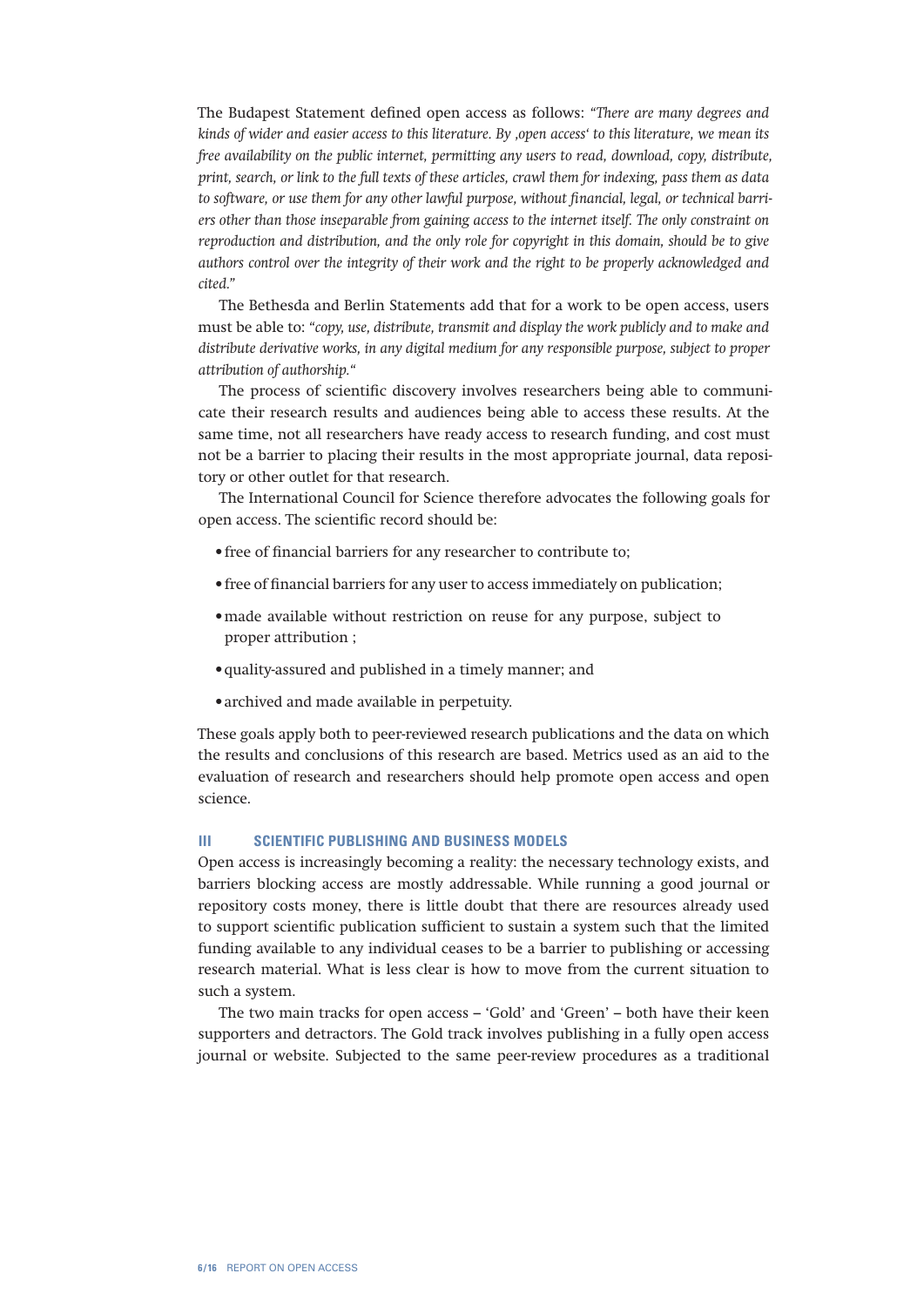journal, the open access journal is usually available online. Through it, the published paper is available immediately and is free at point of use. The Green track involves researchers self-archiving their papers in an institutional or subject-based repository; these papers may or may not have already been published in a non-open access journal. Such repositories increase the availability of some otherwise published articles that may have been subject to restrictions on reprinting or text mining, and may thus enable work to be propagated across the Internet and exploited for novel applications. Repositories also allow authors to keep track of who is downloading their data.

There are numerous business models for Gold open access journals, most involving the payment of a processing fee on the part of someone. Open access may be provided by traditional publishers alongside their subscription-based journals, or by publishers wholly dedicated to the principle of open access. The open access journal business models themselves may be hybrid (with some open access articles along with subscription based ones), or fully open access. The dissemination of research results is fundamental to the process of research, and thus the marginal costs of this can appropriately be considered as a valid call on research budgets. Major research funding organizations are beginning to expect open access to the research they support, with many of them already adopting Green open access self-archiving mandates.

The goals of open access advocated above can be satisfied by subscription, gold, hybrid, or other business models, whether implemented by non-profit, learned society or commercial publishers, but only if robust procedures are in place to ensure that those who do not have the means to pay for publication or access, or who are not affiliated to recognized institutions, are not disadvantaged. Business models should operate first and foremost for the benefit of the scientific enterprise, and take into account the needs of both scientifically developing and developed countries.

The question of access can be complicated by the practice by publishers of 'bundling' journals, as widely varying subscription deals are struck with libraries serving university and research establishments. Open access to the terms of these contracts would help move the current system to one better suited to the interests of science.

#### **iv Quality assurance**

Scholarly journals are only of value if users can be certain of the quality assurance process, which depends on the integrity of authors, editors, reviewers and publishers. Vigilance is required so that new publishing models do not compromise quality.

Peer review of the research paper, though not always perfect, has been perceived as the best mechanism available to ensure quality. However, there are innovative developments taking place in peer-review mechanisms, and care has to be taken not to stifle this innovation whilst at the same time providing the necessary quality assurance to authors and readers. The spread of social media is likely to change academic publishing fundamentally, influencing both the publication process and the distribution of research. Social media also provide opportunities to address some of the concerns raised within the scientific community about the traditional quality control system.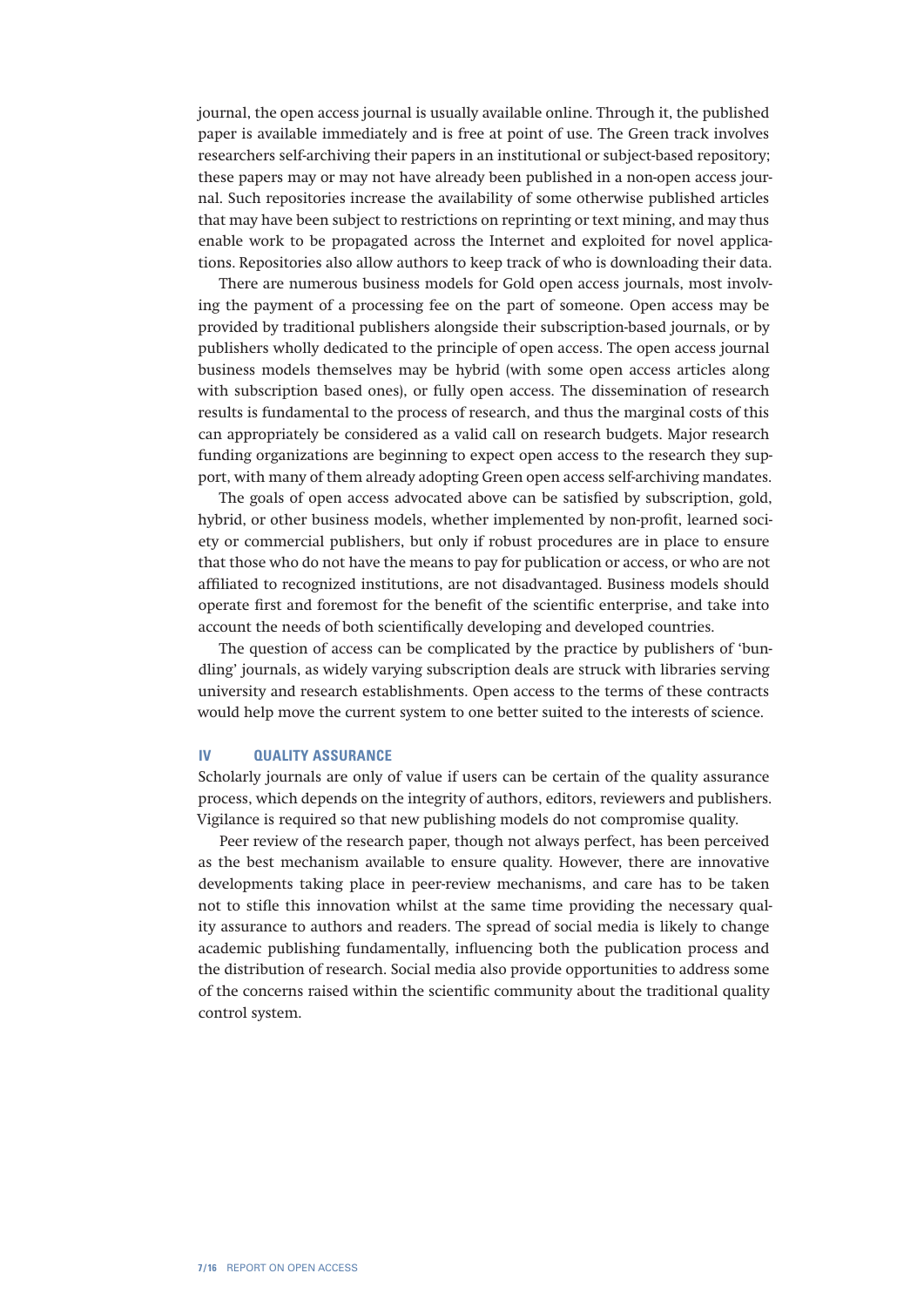In this rapidly changing landscape, there is an urgent need for the research and publishing communities to develop ways of signposting to authors and readers that journals have the necessary quality assurance (and secure archiving) processes in place. Recent work by the Open Access Scholarly Publishers Association and others on the Principles of Transparency and Best Practice in Scholarly Publishing**<sup>4</sup>** provides some valuable guidance.

#### **v Open access for scientific data, software and code**

Science is best served by full and open data being made available at no or minimal cost and without restriction on re-use. Such access allows for extensive exploration, experimentation and model evaluation by all scientists who wish to do so.

There is a strong worldwide momentum for open access to data. The 34 members of the Organisation for Economic Co-operation and Development (oecp) have agreed at ministerial level on a statement on oeco Guidelines and Principles for Access to Research Data from Public Funding.<sup>5</sup> On open access, the oeco principles state:

*"Openness means access on equal terms for the international research community at the lowest possible cost, preferably at no more than the marginal cost of dissemination. Open access to research data from public funding should be easy, timely, user-friendly and preferably Internetbased."*

The International Council for Science endorses these oeco guidelines and principles and encourages their adoption in all countries. In so doing, it recognizes that the creation of datasets carries a cost, but when the public sector is responsible for these creation costs then it is in the interest of good science to encourage the widest possible use and re-use of the data. Data that originate in the public sector should normally be available free of charge or at most at the cost of fulfilling a user request, such charges to be limited to the costs of preparing and distributing datasets and not to include the cost of the original data capture.

Before the advent of the digital age and the World Wide Web, datasets used or produced for research activities were in most cases peer-reviewed during the publication process and captured in the printed form of the published scientific papers. The traditional scholarly publishing paradigm is now increasingly challenged by the nature and diversity of formats and communication media, and the increasing size and complexity of digital datasets used as input or produced as output of scientific research. The concept of publishing data separately emerged a decade ago to ensure that these essential parts of the scientific record were made available in an intelligible form to the scientific community. It varies depending on the research field and includes ad hoc practices—such as providing datasets as supplemental material to traditional papers hosted on a publisher's website—as well as the publication of self-standing data articles in specialized data journals.

Science publishers and chief editors of scientific publications should require authors to provide explicit references to the datasets underlying published papers, using unique persistent identifiers such as the Digital Object Indicator (DOI). They also should require clear assurances that these datasets are quality-assessed and made available – through internationally recognized standards to facilitate re-use and repurposing – in trusted and sustainable digital repositories, such as those of members

- **<sup>4</sup>** http://oaspa.org/principles-of-transparency-and-best-practice-in-scholarly-publishing/
- **5** OECD Principles and Guidelines for Access to Research Data from Public Funding, http://www.oecd.org/dataoecd/9/61/38500813.pdf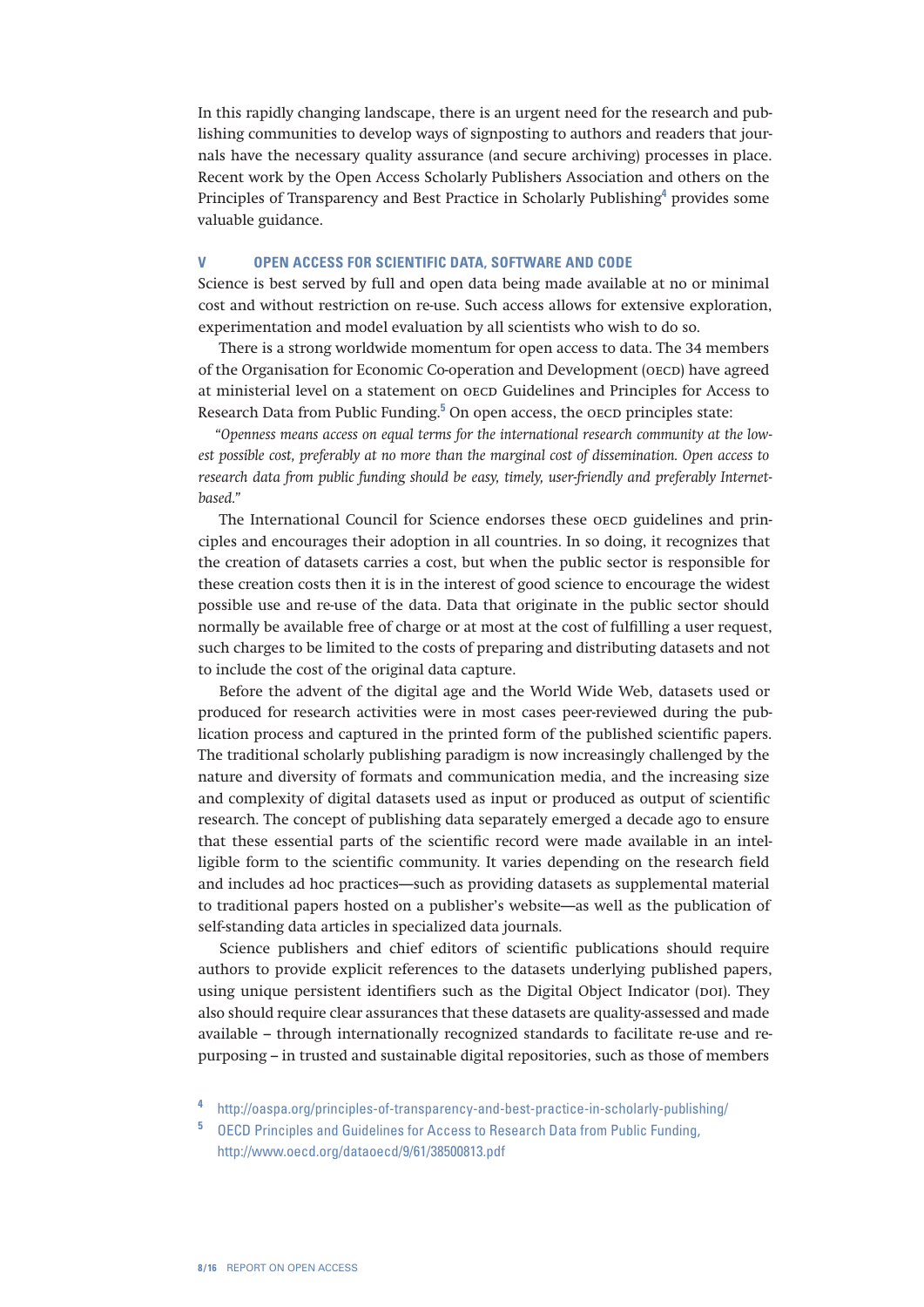of the International Council for Science World Data System (ICSU–WDS) or with a Data Seal of Approval. Members of the International Council for Science should actively promote these practices within the scientific community.

Citing datasets used in research articles' reference lists using an accepted standard format should be considered the norm, as is currently the case with the citation of scientific papers. Conforming to this norm and recognizing data as a first-class research output provides a powerful incentive for sharing data within the scientific community. The principles of data citation have now matured and should be supported and adopted by the scientific community. A good exemplar for the promotion of this norm is the joint effort by more than 25 international organizations working in this area—including codata, DataCite, icsti and wds—to develop and promote the adoption of a Joint Declaration of Data Citation Principles.**<sup>6</sup>**

In some scientific areas, data collected for research and the public good (such as for the local provision of weather services and warnings) can, when made freely available to the commercial sector, be used for their commercial benefit. With proper attribution and backing of the originating organization, this can have enhanced overall benefits. Without such recognition the originating organization may lose the support of government or other funders for the collection and processing of the data, resulting in the loss of services for the public good and of research outputs.

In situations where ethics are a concern (for example in animal experimentation), assurance that studies generating the data have been conducted in adherence to basic ethical guidelines should be provided.

Science funders need to provide sufficient resources as part of their research grants to ensure the adequate management of research data during and beyond the lifespan of publicly funded research projects and programmes.

Science publishers and chief editors of scientific publications should require authors to provide explicit references to the software or code used in published papers. As in the experimental sciences, the reproducibility of computation—numerical, symbolic, etc.—is also a cornerstone of the scientific method, and should be standard operating procedure for the computational aspects of research.

## **vi Copyright and licensing**

While many aspects of national copyright laws have been standardized through the two major international copyright agreements,**<sup>7</sup>** copyright laws of most countries retain some unique features. Some jurisdictions have required formalities to establishing copyright, but most recognize copyright in any completed work without formal registration. One exception is provided by the notion of fair use or fair dealing, a limitation and exception in certain common-law jurisdictions to the exclusive right granted by copyright law to the author of a creative work. Many science publishers still require authors to assign copyright to their journals so that they control the dissemination and re-use of an author's work. The evolution of digital media and computer network technologies and resultant information mining innovations have introduced new complexities in enforcing copyright, raising fundamental issues about the basic philosophy of copyright law.

- **6** Data Citation Synthesis Group (2014) Joint Declaration of Data Citation Principles http://www.force11.org/node/4769
- <sup>7</sup> The Berne Convention for the Protection of Literary and Artistic Works of 1886 (usually referred to simply as the Berne Convention), and the Universal Copyright Convention (UCC) of 1952.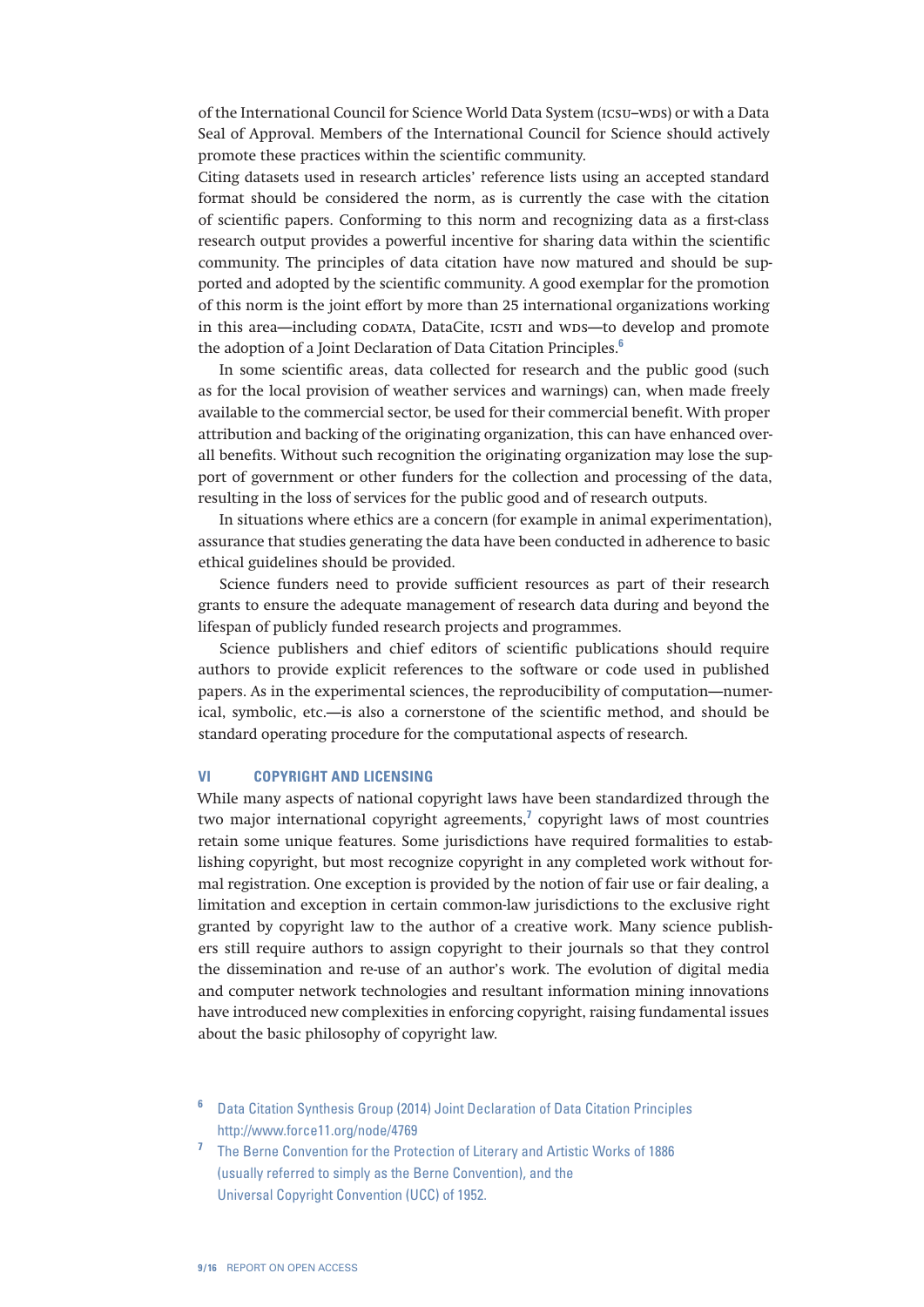In the case of data, users have traditionally needed to contact data holders to request a copy of their datasets and to ask permission to use the data for a specified purpose. With more and more datasets being made openly accessible for download from the internet, the requirement to request copies of data is diminishing. However, even though data are readily available for download, it is not always clear whether the principle of free, unhindered re-use of the data is being applied or that restrictions are in place. Lack of clarity on what uses are permissible, or requirements on users to request specific permission to use data, are barriers to openness and re-use. In order to ensure clarity as to how data can be used, all datasets should be accompanied by a clear licence which states what use is permissible, how the originator of the data should be acknowledged, and, only where necessary, who needs to be contacted for additional permission to use the data. There are a number of organizations that are working to provide standard licences that are well suited for use with open datasets and the scientific literature.

#### **vii Legitimate constraints on open access**

Whilst openness is good for science the mechanisms for achieving open access will vary by discipline, and for some disciplines there may be legitimate constraints on open access to research data, and in limited cases, research findings themselves. However, openness should be the norm, to be deviated from only with good reason.

The main areas in which there may be justifiable restrictions on openness are those of personal information, safety, national security, sensitive commercial and cultural information and other information likely, if released, to cause harm to research subjects. For example, in the biomedical and social sciences the release of research data without appropriate safeguards on anonymity could enable research subjects to be identified. It is a common principle of ethical practice in the humanities and social sciences research that research subjects provide data on the basis that this will not be made publicly available, and the latter need to have given appropriate consent for release of personal information. In the environmental sciences, release of research data on the locations of rare species may endanger those species through the unwelcome attention of collectors. Similarly, to encourage the realization of economic benefits from publicly funded research, most extant research funder data policies acknowledge that it is legitimate not to make commercially sensitive data available while patent applications are pending.

Individual disciplines have protocols for identifying when it is appropriate to be open and when the public interest is best served by constraining access. These are often supported by, and developed in the context of, national legislative frameworks relating to freedom of information and protection of personal data.**<sup>8</sup>**

There may also be technical limits on supporting openness, where the volumes of data or other technical constraints may be such that it is not feasible to make the data 'open to all'. In such cases, means should ideally be found to enable processed and derived data to be made open, until such time when ideally the full dataset can be opened up.

**8** A report from the UK's Royal Society provides a valuable summary of the boundaries of openness. Science as an open enterprise. The Royal Society Policy Centre Report 02/12 issued June 2012.

http://royalsociety.org/policy/projects/science-public-enterprise/report/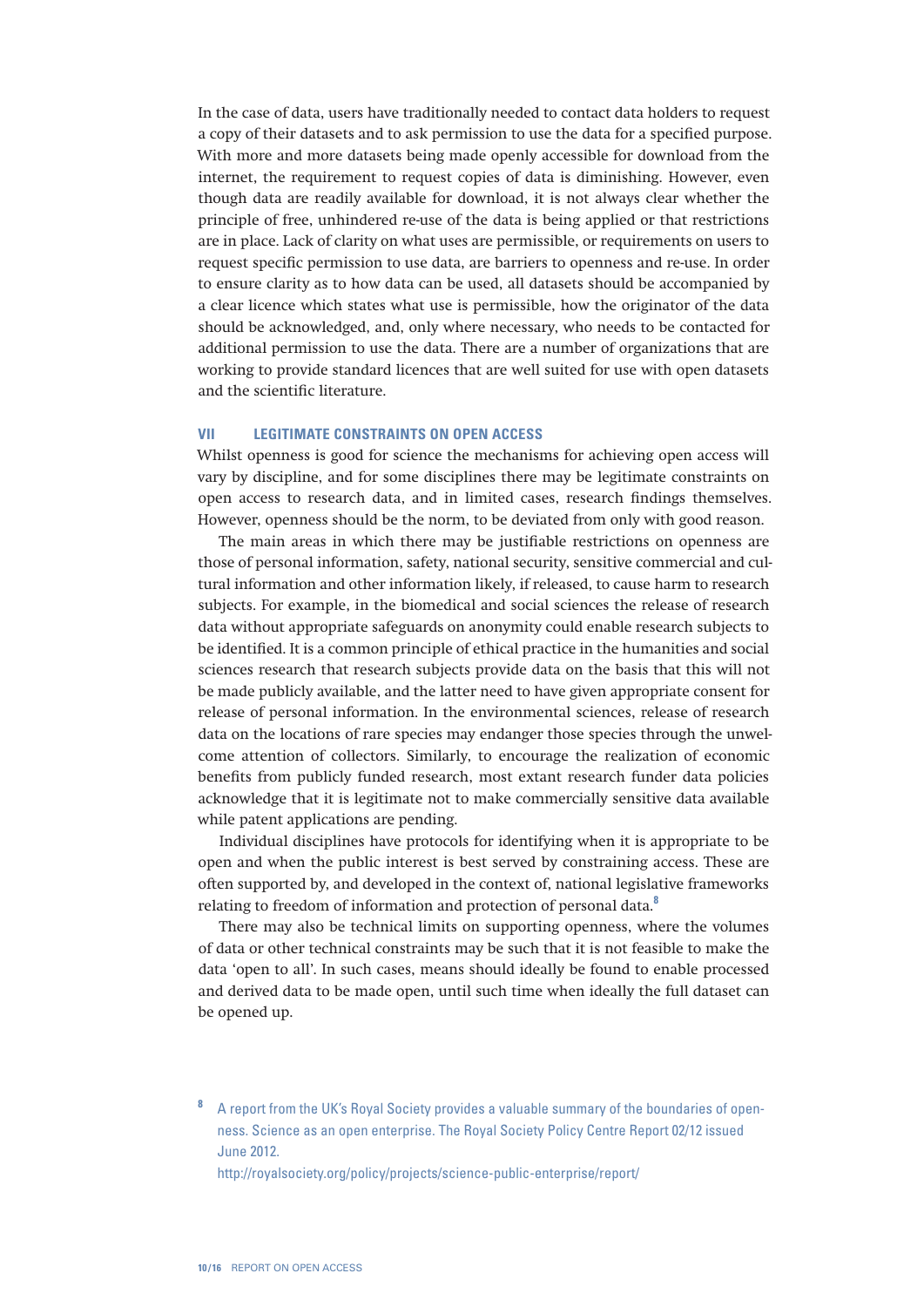Along with the benefits that they obtain from full, open and free-of-charge data, scientists have a responsibility to make their own data and scientific results widely available as soon as possible. A professional approach to data management in science, as advocated and practised for example in the ICSU-WDS, encourages rapid access to scientific data by all scientists. The terrain for scientific progress is at its most fertile when data are open and widely available, and embargo periods during which data are confined and not made available to others are not in the interest of good science.

The landscape of embargo periods is chaotic, with large variations by discipline and by country. In some instances embargo periods lead to data never being made available to the scientific community at large: this is highly undesirable.

#### **viii Open access in less developed countries**

Open access can have clear benefits for less developed countries, which need an unrestricted flow of scientific knowledge to support local research, the growth of their scientific communities and to be able to contribute to global research. At the same time, the specific needs of local authors, journals and policymakers should be recognized in any discussions of open access. In some settings, authors aiming to publish in international journals are unlikely to have the funds to meet article processing charges. Fee waivers and support for publishing and data preparation and deposition within research grants are examples of mechanisms that can respond to this reality.

Many journals in the less developed countries have already embraced open access with no article processing charges. The university departments and scholarly associations that support many of these periodicals should be encouraged to continue to cover their modest costs so that there are no barriers for authors. Green open access offers obvious advantages to developing countries. Strong local journals are a crucial part of the scientific 'ecosystem', and their increasing efforts to professionalize, improve quality and become more attractive to local and international authors need active support. Likewise, there is need to promote efforts to develop and maintain trusted, sustainable data repositories.

### **ix Archiving**

Enabling long-term preservation of, and access to, research publications and data is a challenge facing the scientific research community and those working in digital preservation. Long-term preservation of the research record should be ensured as much as is practical given current skills and abilities in digital preservation. This is a shared role for libraries, digital archives and publishers.

Two of the major initiatives for the archiving of publications are worthy of note. arXiv**<sup>9</sup>** began as a repository of electronic preprints of scientific papers in the fields of mathematics, physics, astronomy, computer science, quantitative biology and statistics: all of these preprints can be accessed openly. It now contains an increasing number of postprints and final published versions ('versions of record'). PubMed Central**<sup>10</sup>** is a major archive of biomedical and life sciences journals to which free-of-charge access is a core principle.

- **<sup>9</sup>** http://arxiv.org/help/general
- **<sup>10</sup>** http://www.ncbi.nlm.nih.gov/pubmed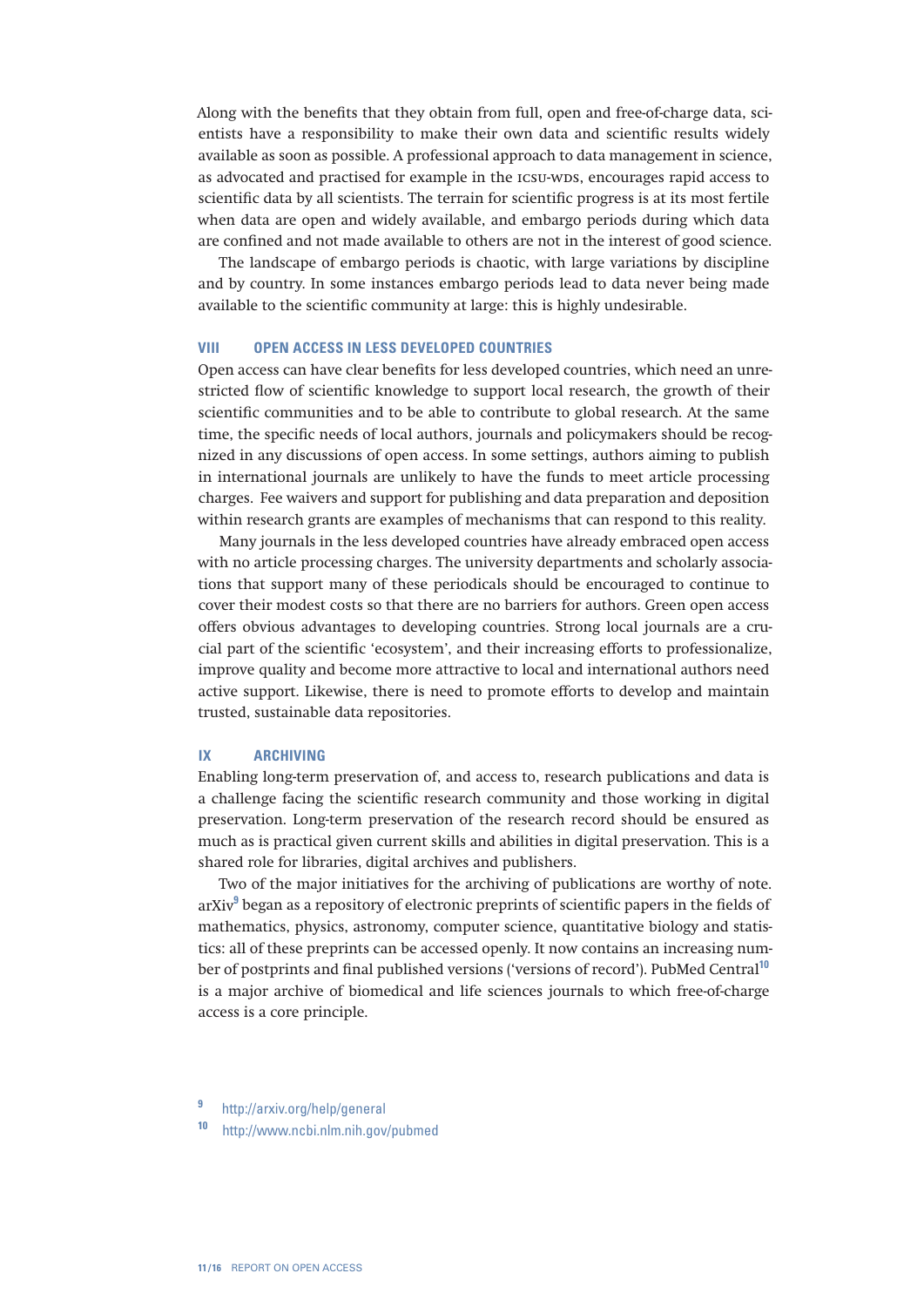The archiving of research data for long-term preservation is often seen as the final step in the data lifecycle. However, archiving—when appropriately planned and executed—provides opportunities for data re-use and ultimately maximizes the original investment. The lifespan of datasets goes beyond that of research projects. Unfortunately, data archiving is frequently overlooked in the preparation of research projects and programmes, and this can result in the loss of hard-obtained datasets.

Preparation of data management and dissemination plans and early involvement of data managers should be prime requirements for all—or at least publicly funded research projects and programmes. Such plans should include provision for the use of internationally agreed-upon standards and long-term preservation and dissemination in trusted digital repositories to increase availability and potential re-use of datasets. Science funders should play a key role in monitoring the implementation of these plans. Evaluation of the performance and success of research projects and programmes by funders and other stakeholders should include data management and dissemination practices.

# **x Open access, metrics and research evaluation**

The research record, and in particular journal publications, provides the basis for most research evaluation exercises. Assessment of the research performance of a country, institution or individual is largely based on measures of traditional publication output. A variety of metrics have been designed to 'objectively' assess journal publications and these are used—often in isolation and sometimes as an adjunct to peer review—in research evaluation exercises across the world. These metrics have an enormous influence on how science is practised. Commonly used metrics (citation indexes, impact factors, h-index) can emphasize quantity rather than quality and tend to promote intense competition at the expense of openness and sharing. If the full potential of open access to science is to be realized, new metrics will be required that incentivize open-access approaches and value research outputs that go beyond traditional journal publications.

The use of metrics for the evaluation of research, and in particular the over-reliance on the Journal Impact Factor (jif) for evaluating journals and assessing scientists' publication records for career advancement, has been the object of serious concern in recent years. The flaws in the *JIF*, when used in evaluating research, are well documented and are set out in the San Francisco Declaration on Research Assessment (DORA):<sup>11</sup> it is a misleading measure for research performance since citations within journals vary considerably; it does not take sufficient account of the diversity in practice between different fields; it encourages manipulation and is too easily gamed; and it is insufficiently transparent. The predominance of the jif has negative effects, entrenching the status of certain high-profile closed access journals, sustaining high subscription fees and militating against a shift towards open access.

Journal-ranking metrics can put titles in less developed countries at a disadvantage. The current criteria for inclusion mean many such journals have little chance of appearing in the Thomson-ISI Journal Citation Report and are thus not captured by common metrics. Research evaluators in the less developed countries urgently need

**<sup>11</sup>** The San Francisco Declaration on Research Assessment was initiated in December 2012 by the American Society for Cell Biology (ASCB) together with a group of editors and publishers of scholarly journals. A worldwide initiative, the Declaration recognizes the need to improve the ways in which the outputs of scientific research are evaluated, and gives important pointers towards this. It is proposed that the International Council for Science endorse this Declaration. http://www.ascb.org/dora/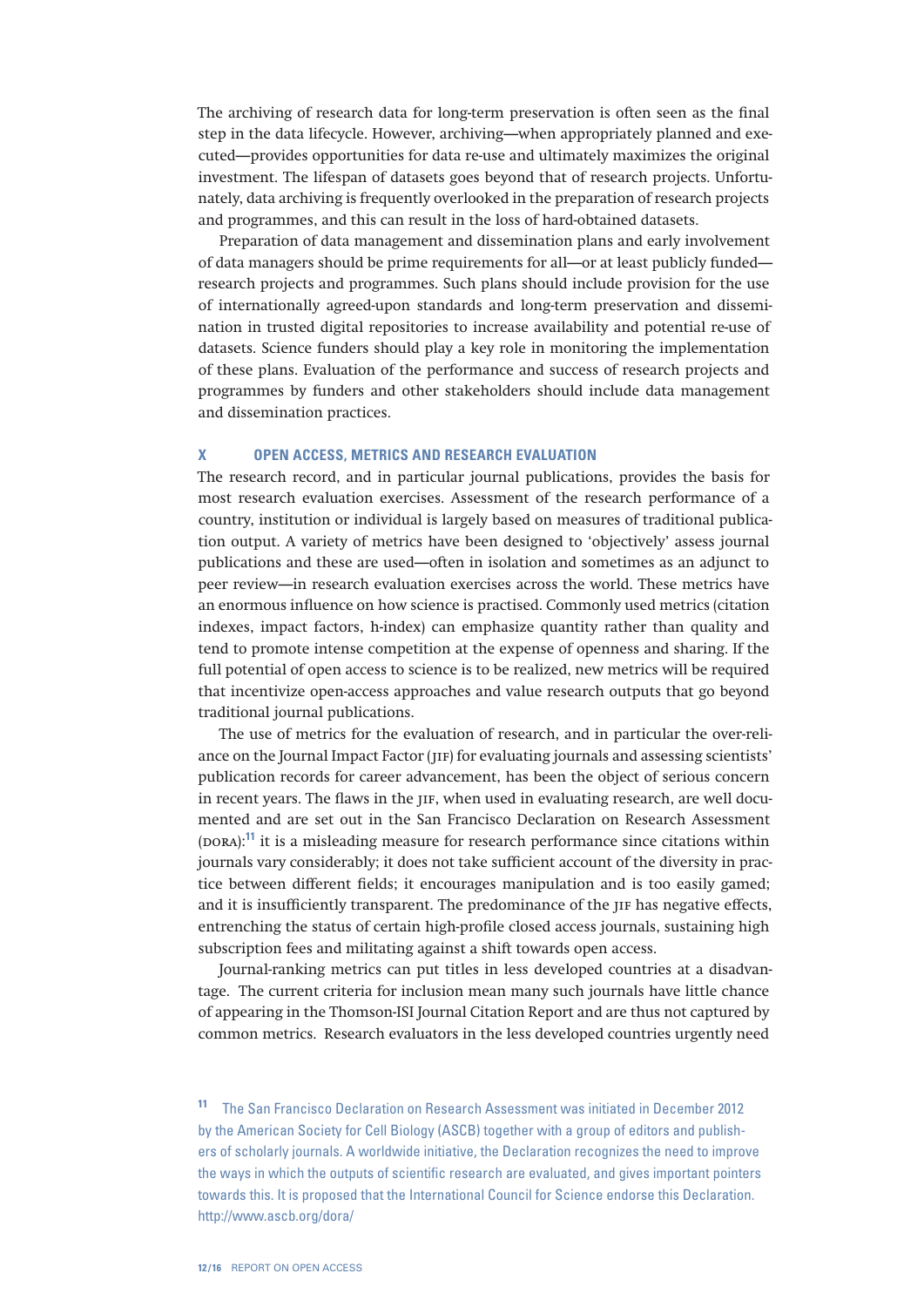to find meaningful ways of assessing the impact of locally generated research and encouraging open access approaches that can promote the growth and application of science in their own regions.

Metrics that do not take into account the semantic content of a citation are relatively blunt instruments, and the difference in practice between disciplines and the wide variation in timescales also need to be taken into account. Deployed as one of a range of indicators, article-level metrics would be one way of encouraging a more balanced assessment based on scientific content and contribution. Such a shift would also help reduce the incentive to publish in high-priced but 'prestigious' journals.

The design of metrics needs to recognize that the research communication landscape is changing. Metrics and other indicators should be extended to accommodate the publication and impact of increasingly diverse, but significant, forms of scholarly contribution and intellectual property, as well as the 'traditional' research article.

The use of metrics for research evaluation should itself be approached scientifically. Metrics are statistics, and the smaller the sample to which they are applied the less reliable they become; their apparent 'objectivity' can be illusory. Funders, institutions, scientific journals and researchers should deploy metrics conscientiously with due sceptical regard for the statistical and evidential limitations of the data available. In research evaluation and assessment, metrics should be regarded as an aid, and not a substitute, for good decision-making. They should not normally be used in isolation to assess the performance of researchers, to determine appointments, or to distribute funds to individuals or research groups, for which expert review is indispensable.

Open access needs to be both encouraged and rewarded in research evaluation processes, with the scientific community being fully involved in the design of any appropriate new metrics and peer review mechanisms.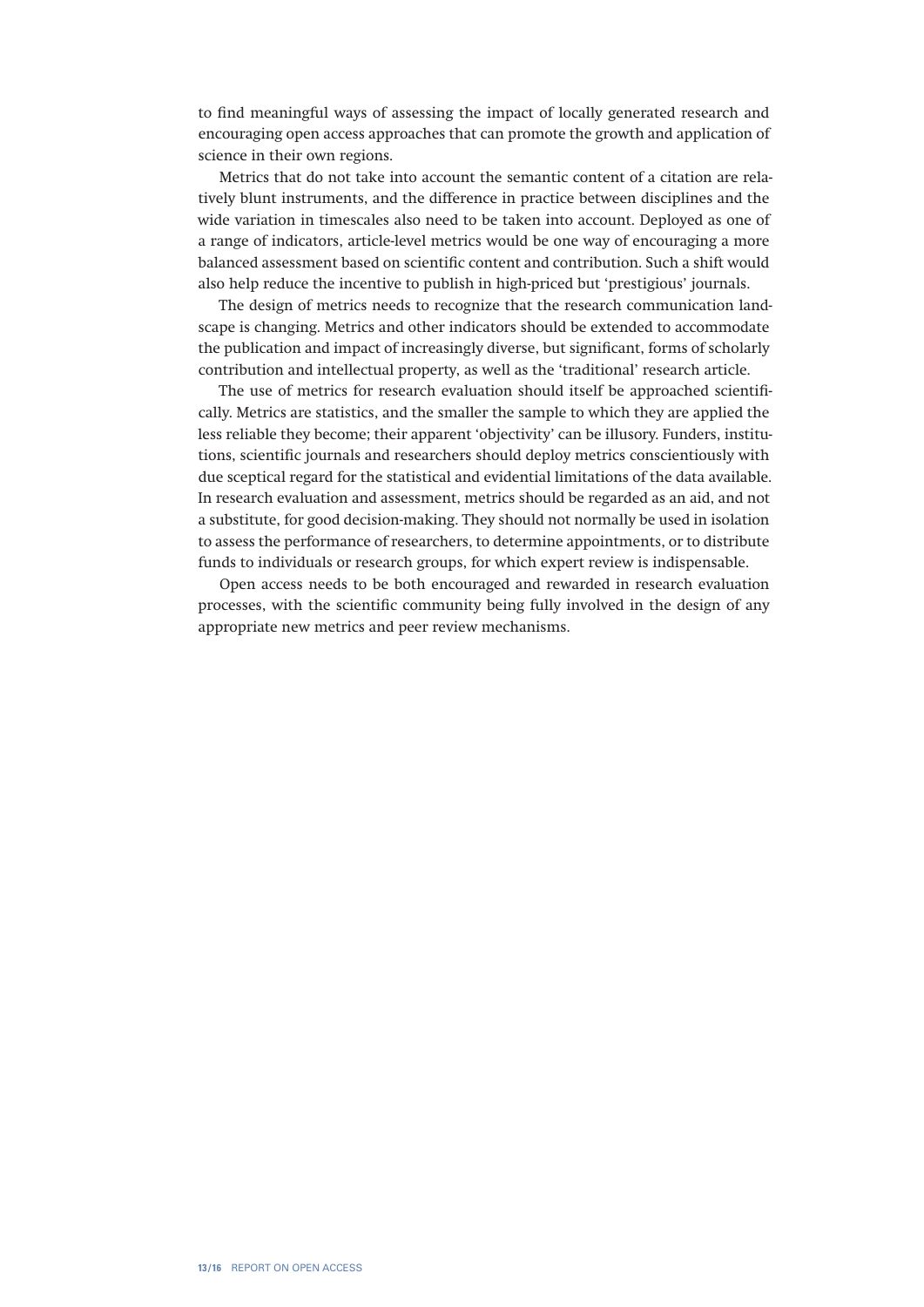# Appendix. Contributors to this report

#### **Sub-Group of ICSU Executive Board**

ORHAN ALTAN Istanbul Technical University, Turkey john ball Mathematical Institute, University of Oxford (Chair) malegapuru makgoba University of KwaZulu Natal, South Africa; ICSU Vice-President for Scientific Planning and Review gordon mcbean Institute for Catastrophic Loss Reduction, University of Western Ontario, Canada; ICSU President-elect

# **Participants in expert workshop on Open Access and evaluation by metrics, ICSU Headquarters, 25 September 2013**

ORHAN ALTAN Executive Board Member john ball Executive Board Member (Chair) EDOUARD BRÉZIN Ecole Normale Supérieure, Paris, France; Member ICSU Committee on Freedom and Responsibility in the conduct of Science (CFRS) SUE CORBETT Executive Director, International Network for the Availability of Scientific Publications (INASP), Oxford, UK RAY HARRIS formerly Chair, ICSU Strategic Coordinating Committee on Information and Data (SCCID), La Burgère, France simon hodson Executive Director, CODATA (ICSU Committee on Data for Science and Technology) JOHN R. HELLIWELL School of Chemistry, University of Manchester, Manchester, UK johannes mengel Communications Officer/Online Editor, ICSU, Paris, France mustapha mokrane Executive Director, ICSU World Data System (WDS), Tokyo, Japan carthage smith Deputy Executive Director, ICSU, Paris, France mark thorley NERC Data Management Coordinator, Natural Environment Research Council, Swindon, UK

# **Members of the ICSU family providing responses to questionnaire and/or comments on the draft document**

International Scientific Union Members:

- International Commission on Acoustics (ICA) Acoustical Society of America (ASA - Member of ICA) International Council for Laboratory Animal Science (ICLAS)
- 
- International Mathematical Union (IMU)
- International Sociological Association (ISA)
- International Union of Basic and Clinical Pharmacology (IUPHAR)
- International Union of Biochemistry and Molecular Biology (IUBMB)
- International Union of Biological Sciences (IUBS)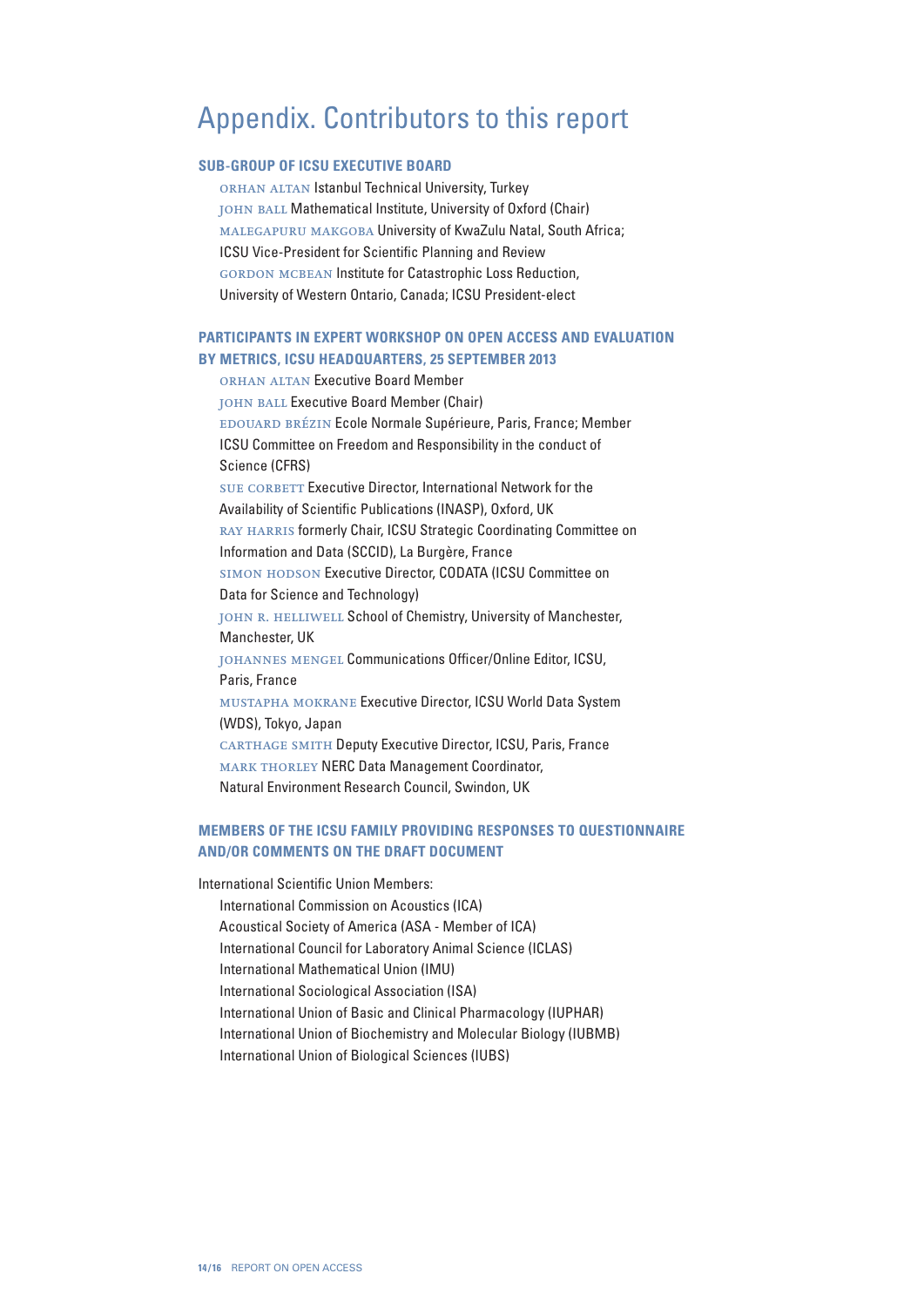International Union of Crystallography (IUCr) International Union of Geodesy and Geophysics (IUGG) International Union of History and Philosophy of Science and Technology (IUHPST) International Union of Materials Research Societies (IUMRS) International Union of Psychological Science (IUPsyS) International Union of Pure and Applied Chemistry (IUPAC) International Union of Pure and Applied Physics (IUPAP) Union Radio Scientifique Internationale (URSI)

#### National Members:

Academy of Science of South Africa (ASSAf) Academy of Sciences of the Czech Republic (ASCR) Academy of Sciences of the Dominican Republic Australian Academy of Science (AAS) Bangladesh Academy of Sciences Indian National Science Academy (INSA) National Research Foundation (South Africa) Royal Netherlands Academy of Arts & Sciences (KNAW) Royal Society (UK) Royal Swedish Academy of Sciences Swiss Academy of Sciences Interdisciplinary Bodies: ICSU Committee on Data for Science and Technology (CODATA) World Data System (WDS)

# **ICSU Regional Office:**

Regional Office for Latin and America (ROLAC)

#### **ICSU Secretariat**

howard moore Senior Advisor carthage smith Deputy Executive Director